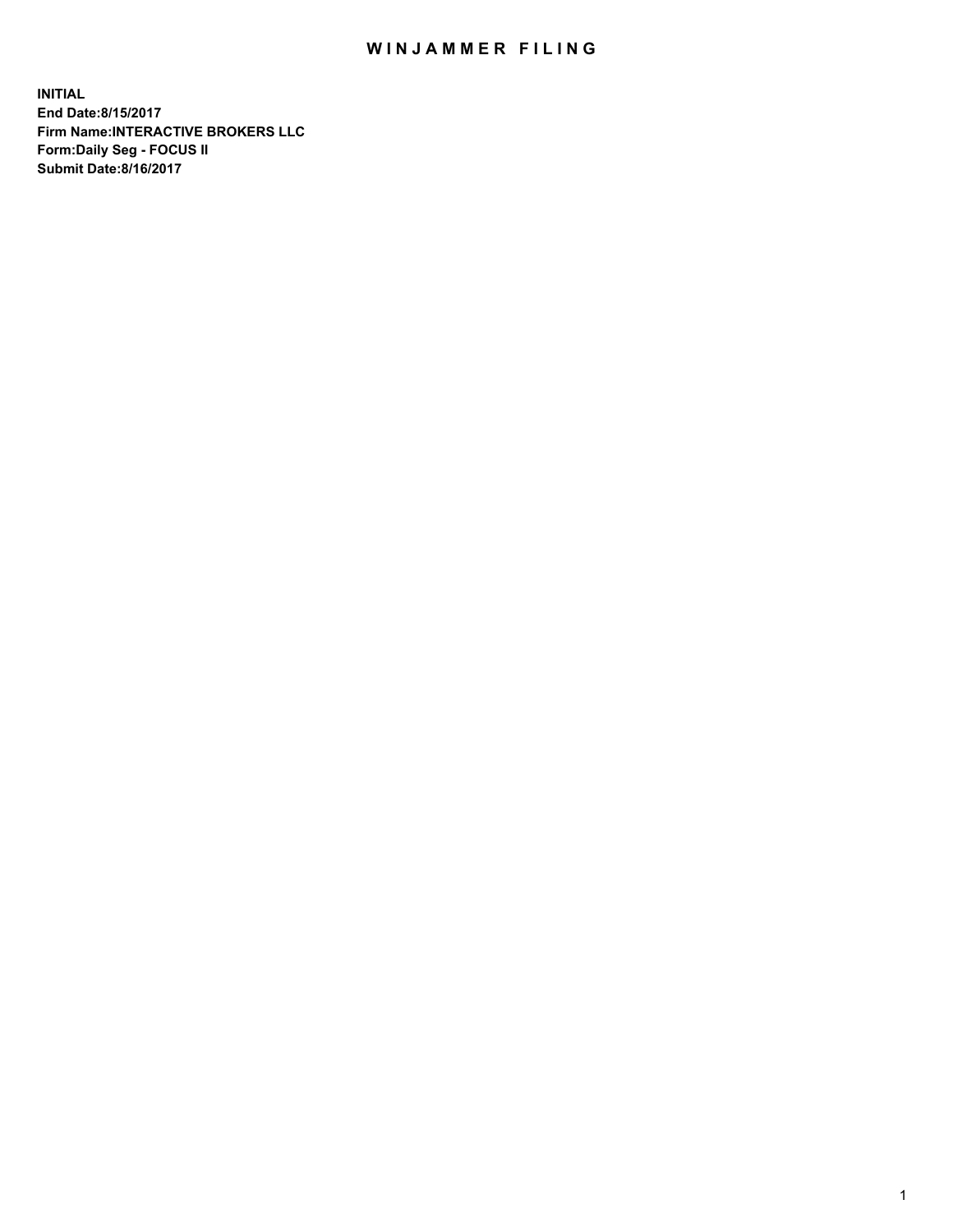## **INITIAL End Date:8/15/2017 Firm Name:INTERACTIVE BROKERS LLC Form:Daily Seg - FOCUS II Submit Date:8/16/2017 Daily Segregation - Cover Page**

| Name of Company<br><b>Contact Name</b><br><b>Contact Phone Number</b><br><b>Contact Email Address</b>                                                                                                                                                                                                                          | <b>INTERACTIVE BROKERS LLC</b><br>James Menicucci<br>203-618-8085<br>jmenicucci@interactivebrokers.c<br>om |
|--------------------------------------------------------------------------------------------------------------------------------------------------------------------------------------------------------------------------------------------------------------------------------------------------------------------------------|------------------------------------------------------------------------------------------------------------|
| FCM's Customer Segregated Funds Residual Interest Target (choose one):<br>a. Minimum dollar amount: ; or<br>b. Minimum percentage of customer segregated funds required:%; or<br>c. Dollar amount range between: and; or<br>d. Percentage range of customer segregated funds required between:% and%.                          | $\overline{\mathbf{0}}$<br>0<br>155,000,000 245,000,000<br>0 <sub>0</sub>                                  |
| FCM's Customer Secured Amount Funds Residual Interest Target (choose one):<br>a. Minimum dollar amount: ; or<br>b. Minimum percentage of customer secured funds required:%; or<br>c. Dollar amount range between: and; or<br>d. Percentage range of customer secured funds required between:% and%.                            | $\overline{\mathbf{0}}$<br>$\overline{\mathbf{0}}$<br>80,000,000 120,000,000<br>00                         |
| FCM's Cleared Swaps Customer Collateral Residual Interest Target (choose one):<br>a. Minimum dollar amount: ; or<br>b. Minimum percentage of cleared swaps customer collateral required:% ; or<br>c. Dollar amount range between: and; or<br>d. Percentage range of cleared swaps customer collateral required between:% and%. | $\overline{\mathbf{0}}$<br>$\overline{\mathbf{0}}$<br>0 <sub>0</sub><br><u>00</u>                          |

Attach supporting documents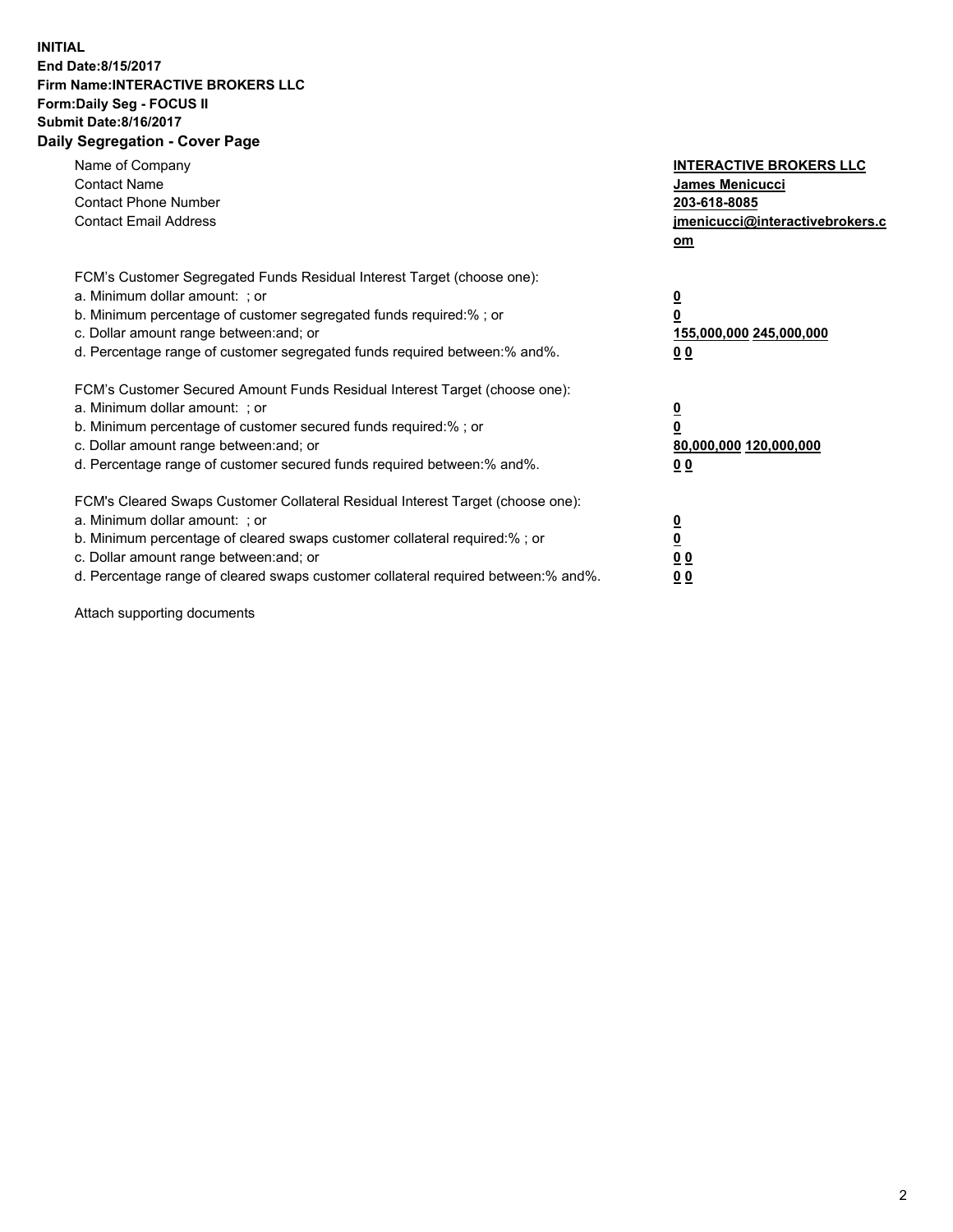## **INITIAL End Date:8/15/2017 Firm Name:INTERACTIVE BROKERS LLC Form:Daily Seg - FOCUS II Submit Date:8/16/2017 Daily Segregation - Secured Amounts**

|     | Dany Oogrogaach - Ocearea Amounta                                                                          |                                  |
|-----|------------------------------------------------------------------------------------------------------------|----------------------------------|
|     | Foreign Futures and Foreign Options Secured Amounts                                                        |                                  |
|     | Amount required to be set aside pursuant to law, rule or regulation of a foreign                           | $0$ [7305]                       |
|     | government or a rule of a self-regulatory organization authorized thereunder                               |                                  |
| 1.  | Net ledger balance - Foreign Futures and Foreign Option Trading - All Customers                            |                                  |
|     | A. Cash                                                                                                    | 366,763,793 [7315]               |
|     | B. Securities (at market)                                                                                  | $0$ [7317]                       |
| 2.  | Net unrealized profit (loss) in open futures contracts traded on a foreign board of trade                  | -4,517,748 [7325]                |
| 3.  | Exchange traded options                                                                                    |                                  |
|     | a. Market value of open option contracts purchased on a foreign board of trade                             | <b>34,453</b> [7335]             |
|     | b. Market value of open contracts granted (sold) on a foreign board of trade                               | -19,154 [7337]                   |
| 4.  | Net equity (deficit) (add lines 1.2. and 3.)                                                               | 362,261,344 [7345]               |
| 5.  | Account liquidating to a deficit and account with a debit balances - gross amount                          | 10,900 [7351]                    |
|     | Less: amount offset by customer owned securities                                                           | 0 [7352] 10,900 [7354]           |
| 6.  | Amount required to be set aside as the secured amount - Net Liquidating Equity                             | 362,272,244 [7355]               |
|     | Method (add lines 4 and 5)                                                                                 |                                  |
| 7.  | Greater of amount required to be set aside pursuant to foreign jurisdiction (above) or line                | 362,272,244 [7360]               |
|     | 6.                                                                                                         |                                  |
|     | FUNDS DEPOSITED IN SEPARATE REGULATION 30.7 ACCOUNTS                                                       |                                  |
| 1.  | Cash in banks                                                                                              |                                  |
|     | A. Banks located in the United States                                                                      | 55,835,587 [7500]                |
|     | B. Other banks qualified under Regulation 30.7                                                             | 0 [7520] 55,835,587 [7530]       |
| 2.  | Securities                                                                                                 |                                  |
|     | A. In safekeeping with banks located in the United States                                                  | 343,799,020 [7540]               |
|     | B. In safekeeping with other banks qualified under Regulation 30.7                                         | 0 [7560] 343,799,020 [7570]      |
| 3.  | Equities with registered futures commission merchants                                                      |                                  |
|     | A. Cash                                                                                                    | $0$ [7580]                       |
|     | <b>B.</b> Securities                                                                                       | $0$ [7590]                       |
|     | C. Unrealized gain (loss) on open futures contracts                                                        | $0$ [7600]                       |
|     | D. Value of long option contracts                                                                          | $0$ [7610]                       |
|     | E. Value of short option contracts                                                                         | 0 [7615] 0 [7620]                |
| 4.  | Amounts held by clearing organizations of foreign boards of trade                                          |                                  |
|     | A. Cash                                                                                                    | $0$ [7640]                       |
|     | <b>B.</b> Securities                                                                                       | $0$ [7650]                       |
|     | C. Amount due to (from) clearing organization - daily variation                                            | $0$ [7660]                       |
|     | D. Value of long option contracts                                                                          | $0$ [7670]                       |
|     | E. Value of short option contracts                                                                         | 0 [7675] 0 [7680]                |
| 5.  | Amounts held by members of foreign boards of trade                                                         |                                  |
|     | A. Cash                                                                                                    | 90,157,531 [7700]                |
|     | <b>B.</b> Securities                                                                                       | $0$ [7710]                       |
|     | C. Unrealized gain (loss) on open futures contracts                                                        | -2,227,949 [7720]                |
|     | D. Value of long option contracts                                                                          | 34,453 [7730]                    |
|     | E. Value of short option contracts                                                                         | -19,154 [7735] 87,944,881 [7740] |
| 6.  | Amounts with other depositories designated by a foreign board of trade                                     | $0$ [7760]                       |
| 7.  | Segregated funds on hand                                                                                   | $0$ [7765]                       |
| 8.  | Total funds in separate section 30.7 accounts                                                              | 487,579,488 [7770]               |
| 9.  | Excess (deficiency) Set Aside for Secured Amount (subtract line 7 Secured Statement<br>Page 1 from Line 8) | 125,307,244 [7380]               |
| 10. | Management Target Amount for Excess funds in separate section 30.7 accounts                                | 80,000,000 [7780]                |
| 11. | Excess (deficiency) funds in separate 30.7 accounts over (under) Management Target                         | 45,307,244 [7785]                |
|     |                                                                                                            |                                  |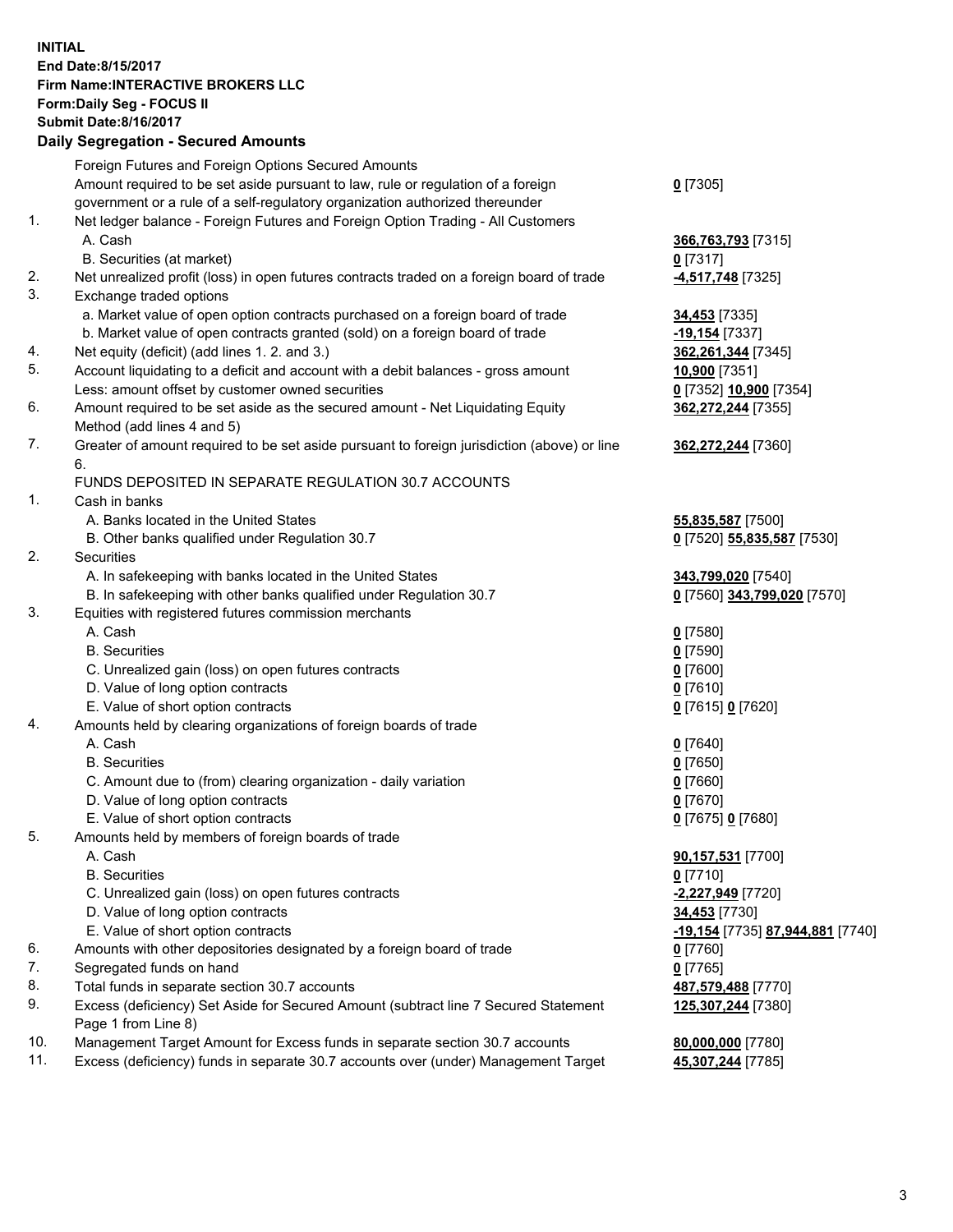**INITIAL End Date:8/15/2017 Firm Name:INTERACTIVE BROKERS LLC Form:Daily Seg - FOCUS II Submit Date:8/16/2017 Daily Segregation - Segregation Statement** SEGREGATION REQUIREMENTS(Section 4d(2) of the CEAct) 1. Net ledger balance A. Cash **4,517,294,912** [7010] B. Securities (at market) **0** [7020] 2. Net unrealized profit (loss) in open futures contracts traded on a contract market **-60,757,814** [7030] 3. Exchange traded options A. Add market value of open option contracts purchased on a contract market **198,290,877** [7032] B. Deduct market value of open option contracts granted (sold) on a contract market **-293,161,749** [7033] 4. Net equity (deficit) (add lines 1, 2 and 3) **4,361,666,226** [7040] 5. Accounts liquidating to a deficit and accounts with debit balances - gross amount **211,717** [7045] Less: amount offset by customer securities **0** [7047] **211,717** [7050] 6. Amount required to be segregated (add lines 4 and 5) **4,361,877,943** [7060] FUNDS IN SEGREGATED ACCOUNTS 7. Deposited in segregated funds bank accounts A. Cash **976,886,394** [7070] B. Securities representing investments of customers' funds (at market) **2,387,484,315** [7080] C. Securities held for particular customers or option customers in lieu of cash (at market) **0** [7090] 8. Margins on deposit with derivatives clearing organizations of contract markets A. Cash **520,331,903** [7100] B. Securities representing investments of customers' funds (at market) **771,882,656** [7110] C. Securities held for particular customers or option customers in lieu of cash (at market) **0** [7120] 9. Net settlement from (to) derivatives clearing organizations of contract markets **3,179,097** [7130] 10. Exchange traded options A. Value of open long option contracts **198,252,950** [7132] B. Value of open short option contracts **-293,142,698** [7133] 11. Net equities with other FCMs A. Net liquidating equity **0** [7140] B. Securities representing investments of customers' funds (at market) **0** [7160] C. Securities held for particular customers or option customers in lieu of cash (at market) **0** [7170] 12. Segregated funds on hand **0** [7150] 13. Total amount in segregation (add lines 7 through 12) **4,564,874,617** [7180] 14. Excess (deficiency) funds in segregation (subtract line 6 from line 13) **202,996,674** [7190] 15. Management Target Amount for Excess funds in segregation **155,000,000** [7194]

16. Excess (deficiency) funds in segregation over (under) Management Target Amount Excess

**47,996,674** [7198]